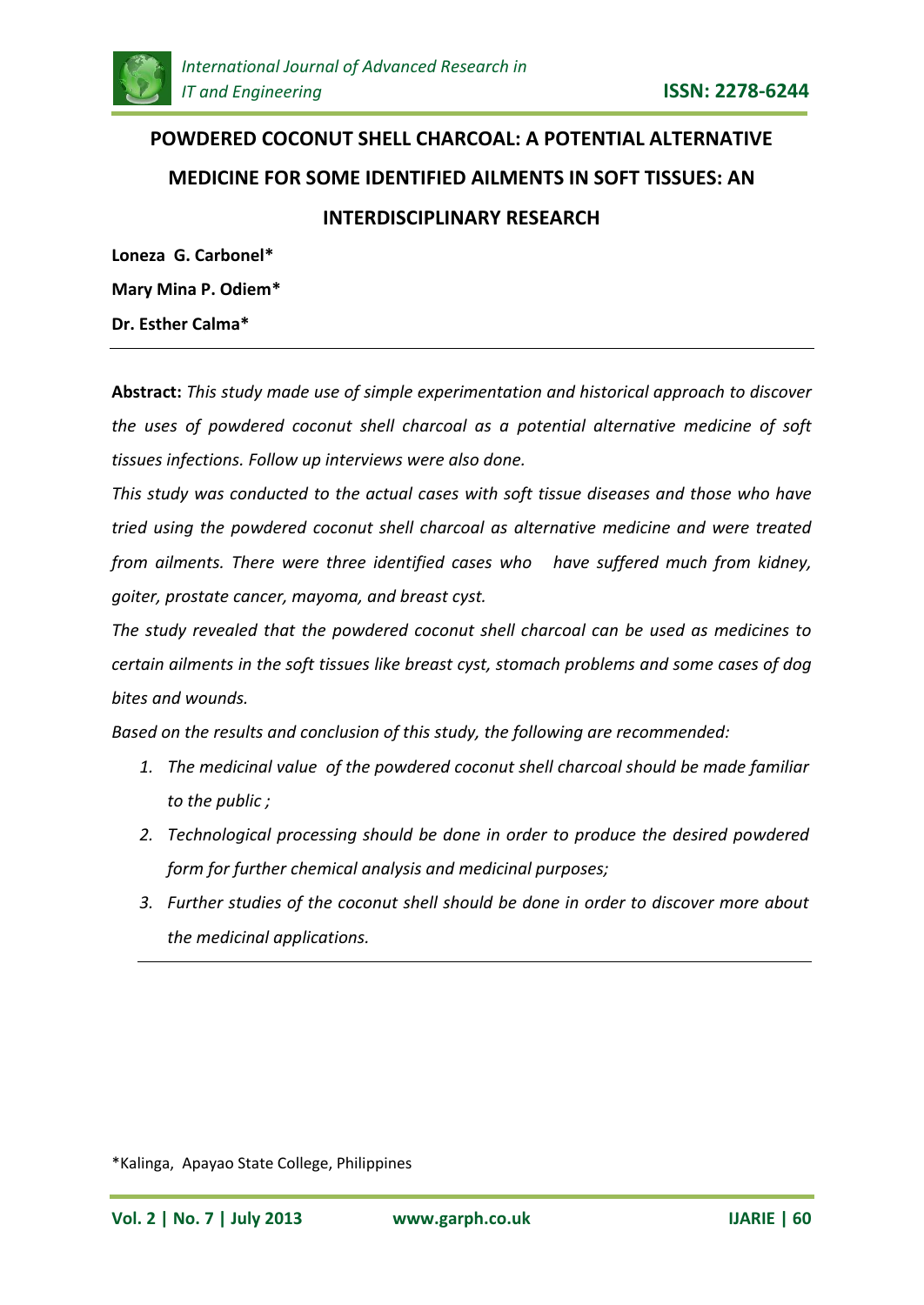

# **INTRODUCTION**

Indigenous people of tropical countries, like the native Filipinos, relied on natural plants for their medicine. Like the use coconut which is one of the widely known medicinal food. The journal of Vegetarian doctors revealed that coconut has many potential values use in dealing with health problems.

According to the findings of old folks, the use of the young coconut juice can be for relieving fevers, headaches, stomach upsets, diarrhoea and dysentery. The juice is also given to strengthen the heart and restore energy to the ill. Pregnant women in the tropics eagerly drink large quantities of young coconut juice because they believe it will give their babies strength and vitality.

Shell Charcoal is an important product obtained from coconut shell. Shell charcoal is used widely as domestic and industrial fuel. It is also used by blacksmiths and goldsmiths and in laundries. Shell Charcoal is also used to produce activated carbon. Activated Carbon produced from coconut shell has certain specific advantages as the raw material can absorb certain molecular species. It is also known for its application as medicines to the some ailments like diseases of internal as well in the external organs.

Traditional medicines around the world have also tried using the coconut shell charcoal as alternative medicines to cure such illnesses in the soft tissues like colon cancer and skin infections.

The potential health benefits derived from coconut should be of great mark to note around the world. In this regards, this study was purposely designed to give emphasis on the efficacy of the coconut shell charcoal powder as a powerful source of medicine to maintain a clean and healthy living.

With this study, it is also endeavoured to find out if the claims of the traditional medicine being said as potential cure to such ailments is really effective. So that if found to be effective, then this product should be available to use whenever it is needed.

## **THEORETICAL FRAMEWORK**

This study was based on the natural healing power concept of activated coconut shell charcoal .Based on local experiences of the producers and users, the coconut shell charcoal powder has a high potential medicinal values in curing infections of soft tissues.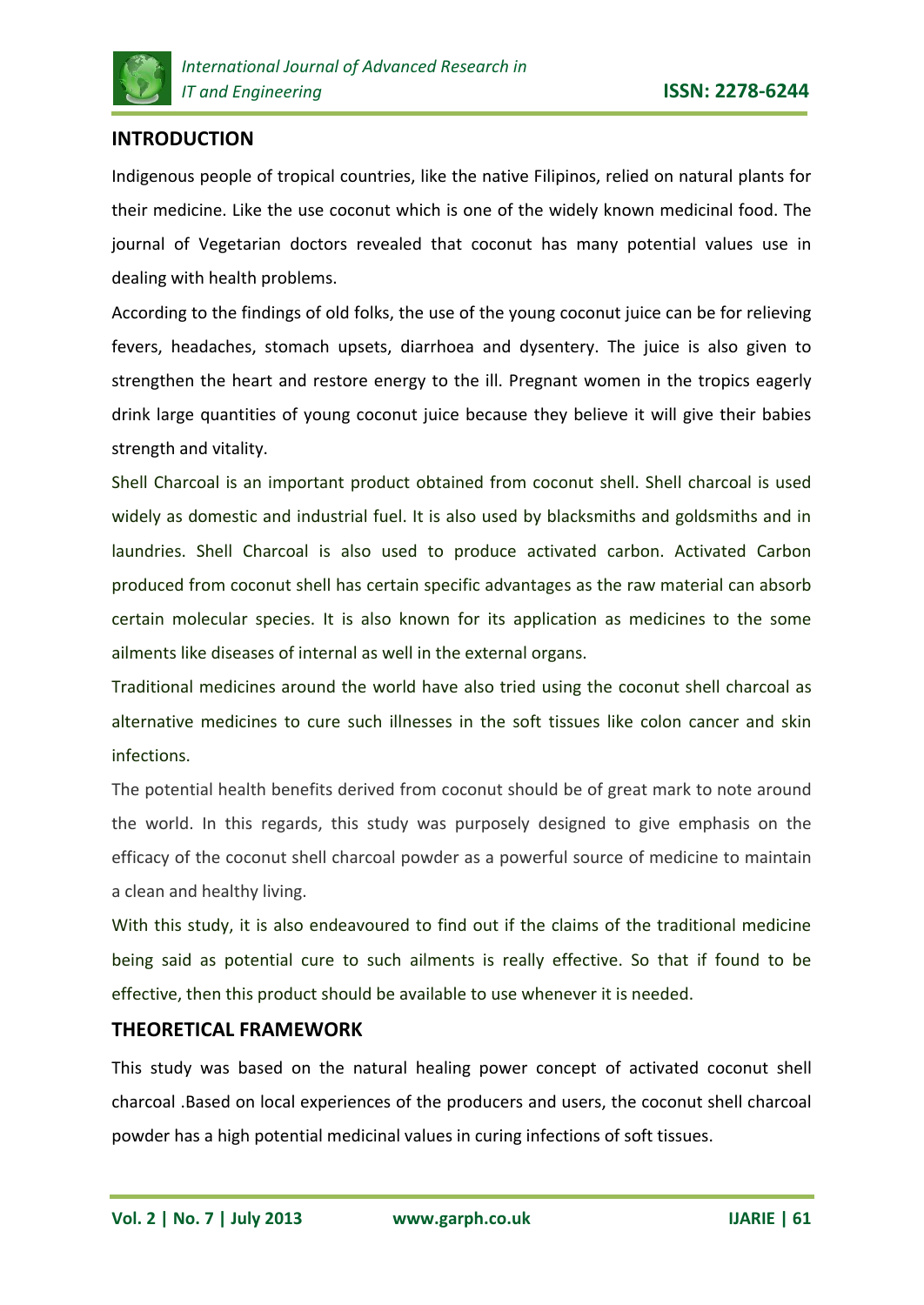

The study on the different bi-products of coconut revealed that ( Based on the article on Coconut Charcoal ,1990) The 'activated charcoal' is commonly used in emergency treatment for specific kinds of poisonings and drug overdoses to keep the poison from being absorbed from the stomach into the body. Charcoal is also used to cure gas/flatulence and help an upset stomach. A natural deodorant and disinfectant, Activated Charcoal is one of the finest absorptive and adsorptive agents known. Orally administered, these fine black granules have an amazing ability to extract and neutralize many more times their own weight in gases, heavy metals, toxins, poisons and other chemicals. Activated Charcoal is made by heating coconut shells in the absence of air. The partly burned shells are then granulated to a size that provides for optimum absorption. This vegetable form of carbon (an element found in all living matter), is completely safe for human consumption. Long recognized as being particularly helpful in providing relief for trapped gas in the lower intestine, physicians and regulatory agencies also acknowledge charcoal's cleansing properties. Known universally, it is used in hospital emergency rooms to neutralize drugs and poisons. According to Chemist's experience, in 1813, when a chemist swallowed five grams of arsenic trioxide mixed with charcoal with no adverse effect, charcoal has been commonly used as a household remedy for accidental poisoning. Research has shown that one cubic inch of charcoal has the surface area equivalent to a 150,000-square-foot field! Thus a tiny amount of charcoal can hold adhere to a large number of molecules, ions, and atoms and absorb poison quickly. Activated charcoal keeps the poison from being absorbed from the stomach into the body.

Monkeys in Africa have been observed eating charcoal for the purposes of self-medication. Their leafy diets contain high levels of cyanide, which may lead to indigestion. So they learned to consume charcoal, which absorbs the cyanide and relieves indigestion. This knowledge about supplementing their diet is transmitted from mother to infant. Charcoal is most successful if used within the first hour of swallowing poison**.** In severe poisoning cases, several doses of charcoal might be required. Ordinarily, activated charcoal should not be used to treat the ingestion of corrosive poisons (lye, acids, fuel oil, alcohols, et cetera). In the event of accidental poisoning, please call your doctor or area Poison Control Center before using activated charcoal. They will advise as to the use of charcoal after taking info on the type of poison, allergies, and other medical problems. Common charcoal is made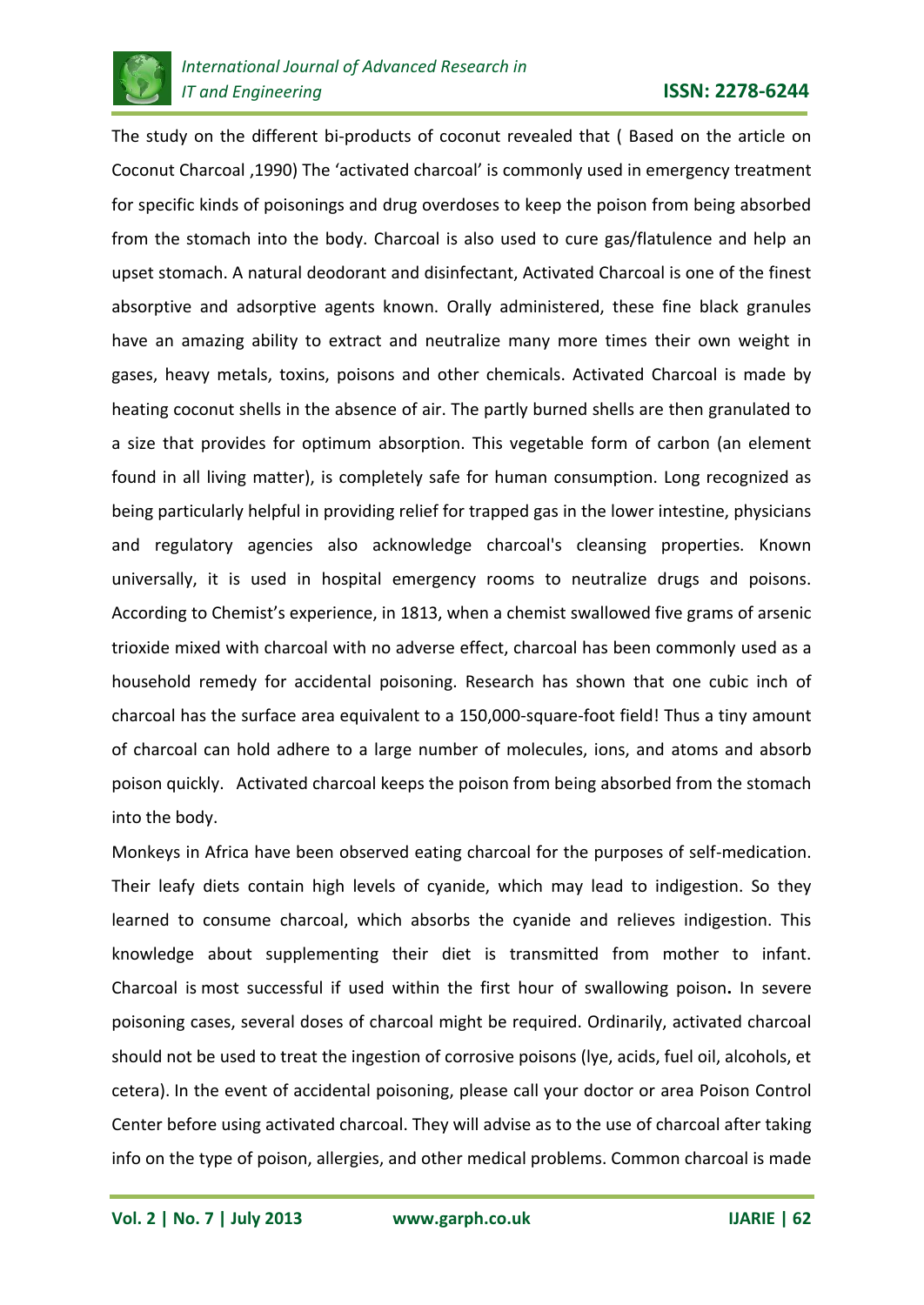

from peat, coal, wood, coconut shell, or petroleum. "Activated charcoal" is similar to common charcoal, but is made especially for use as a medicine.

Medical books stated important uses of coconut charcoal powder in dealing treatments of some diseases : abscesses, asthma, baldness, bronchitis, burns, colds, constipation, cough, dropsy, dysentery, earache, fever, flu, gonorrhoea, gingivitis, painful menstruation, kidney stone, lice, nausea, rash, scabies, scurvy, skin infection, sore throat, swelling, syphilis, toothache, tuberculosis, tumours, typhoid, ulcers, upset stomach, weakness, and wounds.

Scientific studies revealed that activated Charcoal can be used as a clarifying and detoxifying scalp treatment! If you have oily, irritated or dandruff-prone scalp, Activated Charcoal can help. Massage a small amount of charcoal powder into scalp and leave on for at least 10 minutes (or for as long as you can). Your scalp will look black. Shampoo and condition as usual. You will be left with squeaky clean hair and AWESOME volume at the roots. Those with dark hair can use Activated Charcoal as a dry shampoo when you massage a tiny bit onto scalp and brush hair to distribute. For those with light hair colours, using this as a preshampoo scalp treatment, start by using only a small portion to make sure the residue doesn't darken your hair (any residue you see is temporary, which can be removed by a more thorough cleansing process). By using the Activated Charcoal, the cleansing and volatizing effect was dramatically increased!

Scientific study, Based herbal book of vegetarians),on the analysis of coconut charcoal powder reveal that it contains the following specifications:

| <b>Fixed carbon</b> | $72%$ (minimum)                                    |  |  |  |
|---------------------|----------------------------------------------------|--|--|--|
| Volatile matter     | 15% (maximum)                                      |  |  |  |
| Ash                 | 2 % (maximum)                                      |  |  |  |
| Moisture            | 10% (maximum)                                      |  |  |  |
| <b>Size</b>         | Not more than 5% shall pass through a 0.63 cm mesh |  |  |  |
|                     | sieve                                              |  |  |  |
| Colour              | Uniformly black                                    |  |  |  |

The carbon content of the powdered charcoal of the coconut shell is scientifically proven as purifying agent that can absorb such molecular particles, the rest are chemical matters which are minor parts of the charcoal which are derived from the transformation of the shell to charcoal form.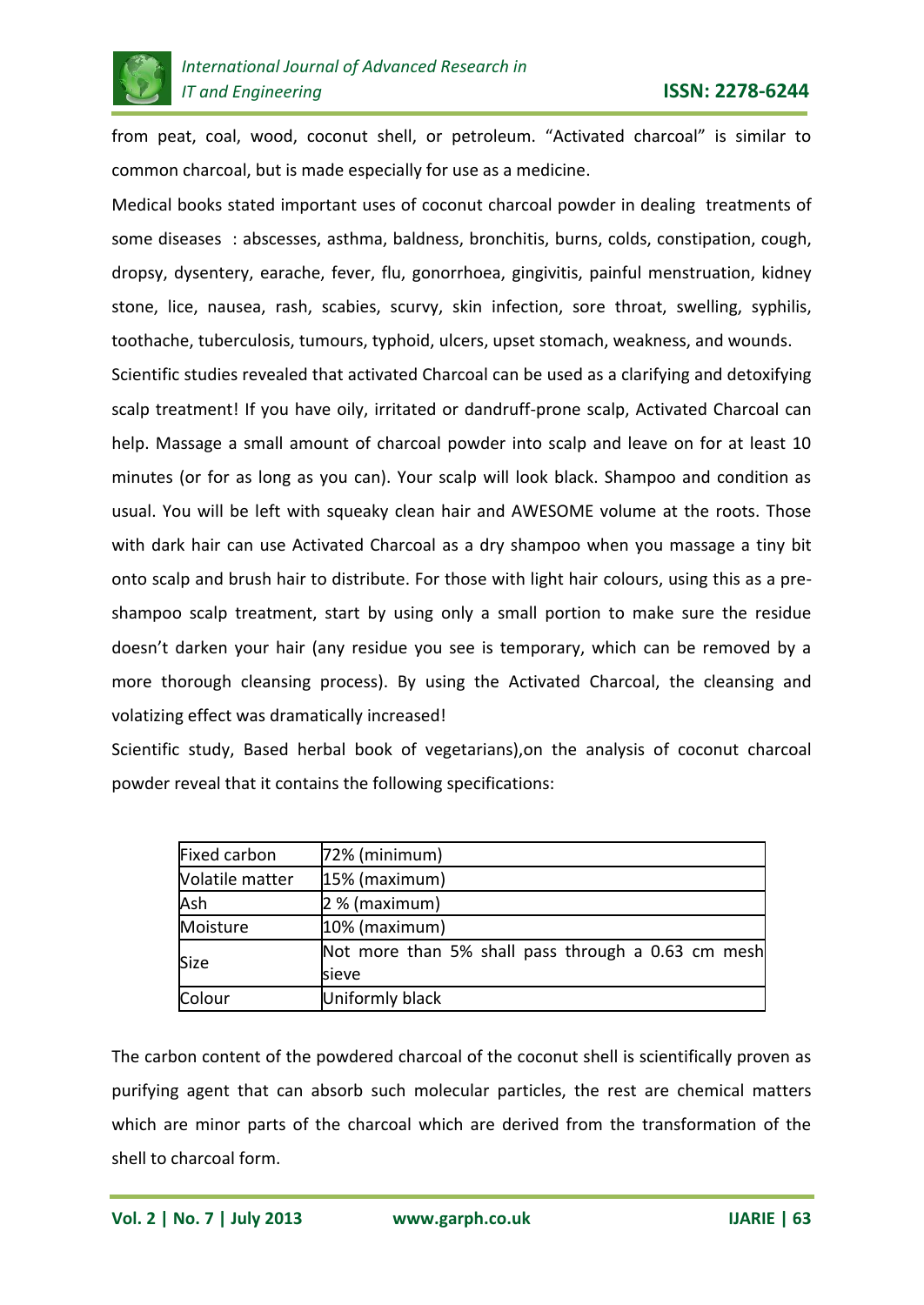

Charcoal was consumed in the past as dietary supplement for gastric problems in the form of charcoal biscuits. Now it can be consumed in tablet, capsule or powder form, for digestive effects.

The shell charcoal can be produced by pit or drum method. The output of charcoal in the traditional pith method is just below 30 per cent of the weight of the original shells. To obtain good quality charcoal, fully dried, clean, mature shells should be used. Now several modern methods are in vogue for the production of charcoal. In the modern waste heat recovery unit the heat generated by the burning of coconut shells is used for drying copra and shell charcoal is obtained as by-product.

## The preparation of Coconut Shell Charcoal Powder considers the following steps:

- Collect amount of dried coconut shell , clean it thoroughly by scouring the both the external parts of the shell , then dry it until it can be burned;
- When the shells are dried ,place it in the burning place and burn thoroughly until it is charcoal like;
- Cover the burning area to insure the purity of the charcoal.
- Pound the set of Charcoal until it becomes fine powder;
- Place in a clean container.

## Medicinal Uses (Based on Medical book of Vegetarians).

- It can also be used to treat eye problems, arthritis, and many other ailments.
- High blood pressure;
- It is used as detoxification for scalp problem;
- Blood poisoning .
- Anti-bacterial effect
- Stomach trouble
- Liver diseases
- Purifier

With the great significance of the coconut and its bi-products, this study is done to give emphasis of the undiscovered the great values of coconut like the powdered coconut shell as potential alternative cure for certain ailments.

**Vol. 2 | No. 7 | July 2013 www.garph.co.uk IJARIE | 64**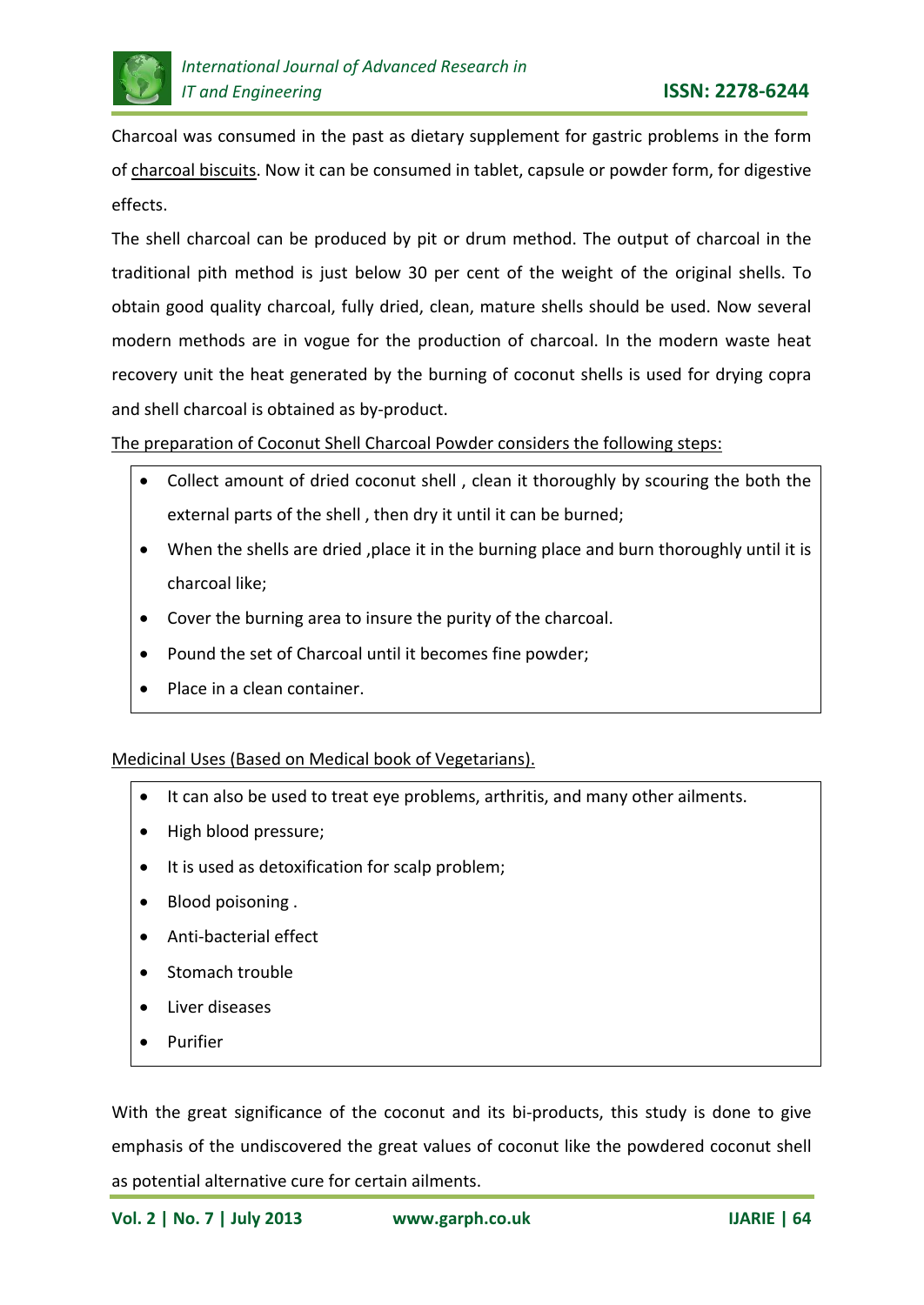

# **STATEMENT OF THE PROBLEM**

This study aimed to determine the potential medicinal value of powdered coconut shell charcoal as alternative medicines to soft tissues infections.

### **OBJECTIVES:**

Specifically, this study was intended to:

- 1. To determine the medicinal use of coconut charcoal powder;
- 2. Describe and determine the extent of the effects of powdered coconut shell charcoal as potential medicines for soft tissues infections.

#### **METHODOLOGY**

This study made use of simple experimentation based on the traditional medicine concept method and historical approach to validate and discover the uses of an activated pulverized coconut shell charcoal as an alternative medicine of soft tissues infections.

The respondents of this study are limited to the different users in Tabuk, kalinga and the three identified cases who are the experimental respondents of this study.

This study was actually conducted to some cases who were patients with illnesses such as kidney, goiter, prostate cancer, mayoma, and breast cyst in 2009 until today.

The coconut charcoal powder as the experimental material of the study was first verified if what are the chemical properties that can react and cure certain diseases. The scientific studies revealed on the chemical analysis of the coconut charcoal powder contain the following compositions: 72% fixed carbon, Volatile matter, ash, and moisture.

Several interviews were also done to some users who have been treated by the use of the said coconut charcoal powder. There two persons who were interviewed because they have experienced the great effect of coconut charcoal powder drink. This was done in order to investigate other information from those who used this as their traditional cure to such ailments like high pressure, arthritis...etc.

The dosage and medical administration to be effective, A patient needs one liter of water is to boil it with 2 (two) table spoons of coconut charcoal powder. Boil with water in 10 minutes. Take at least six cups a day for one two months.

The administration of the coconut charcoal powder requires the patient to make a promise that this must be taken and treated as the only drug prescribed for the patient in order to effect. Below are conditions that must be strictly observed and followed: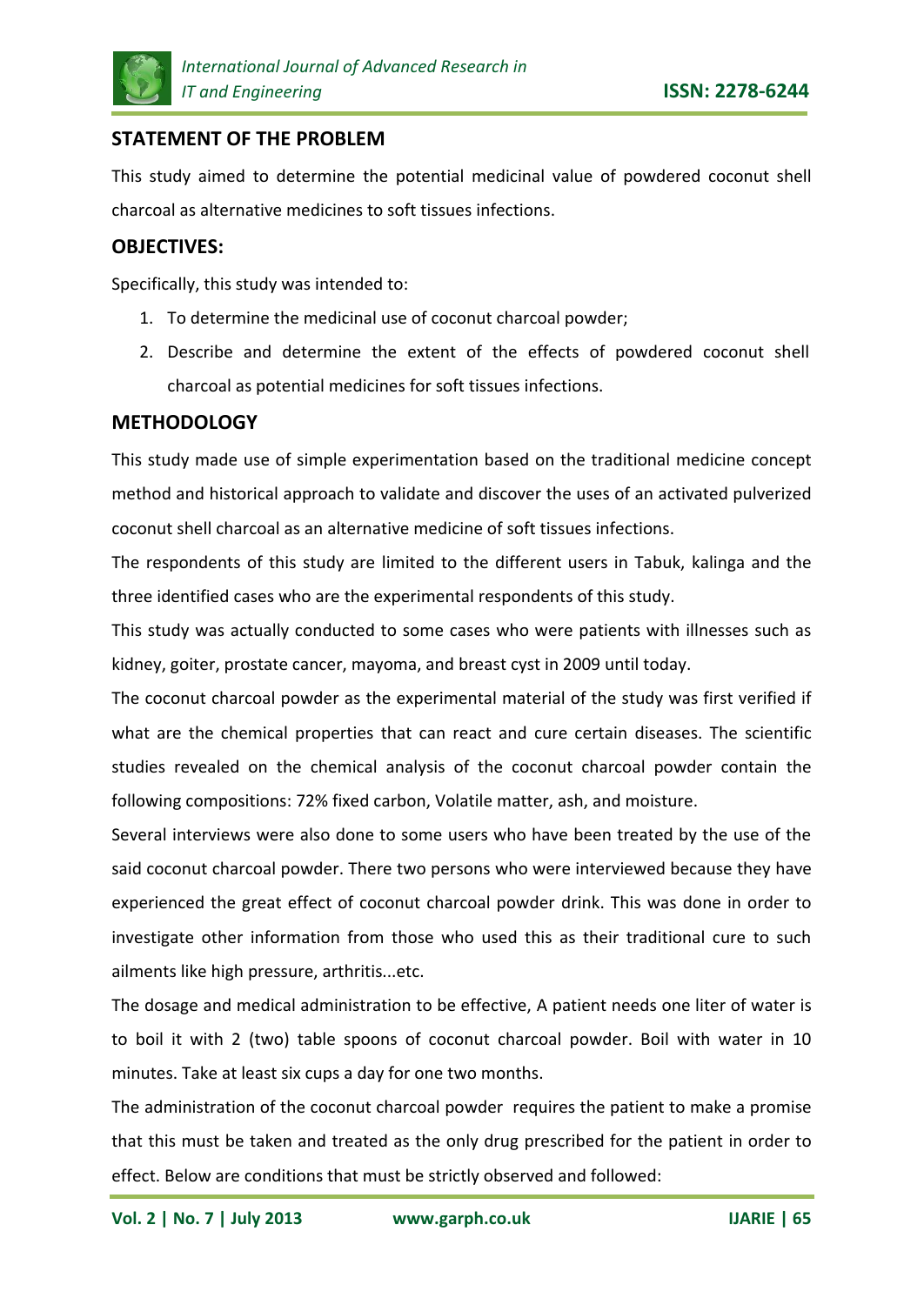

- 1. The patient must believe that the coconut charcoal is a form of drug which can cure such illness.
- 2 The patient must be faithful to the use of the coco-charcoal powder that it must be taken strictly without fail.
- 3. The patient must not take any other drug.
- 4. The patient must refrain from taking coffee, alcoholic drink, smoking and hard work.
- 5. The patient must take balance diet and have enough rest at night.
- 6. The patient who is willing to be treated must make a promise that all the instructions/advices given must be considered.
- 7. Finally, the dosage administration of the shell charcoal must be at least six cups of boiled coconut shell powder, two cups in the morning, two cups at noon and another two cups at night time , daily for a minimum period of two months. This dosage is adopted from herbal medicine book of vegetarians.

Procedures in the application of Coconut shell charcoal powder:

- 1. As oral intake medicine ( for goitre , ulcer kidney, mayoma , breast and other suspected cancer ailments), the following directions are strictly observed:
	- a. Boil 2 to 3 spoons of powder for 1 liter of water for 15 minutes ;
	- b. Drink at least 6 cups a day for two months(minimum);
	- c. Maintain the dosage for at least two months however continue taking if for six months until the identified ailment is healed totally.

#### 2. As an skin and wounds treatment'

a. Pour enough amount of powdered coconut in a clean piece of cloth and bandage it around the wounded part. Wait for two days before removing the bandage.

## **RESULTS AND DISCUSSION**

This study presents the applications, and effects of the coconut charcoal powdered form as alternative medicines to certain ailments.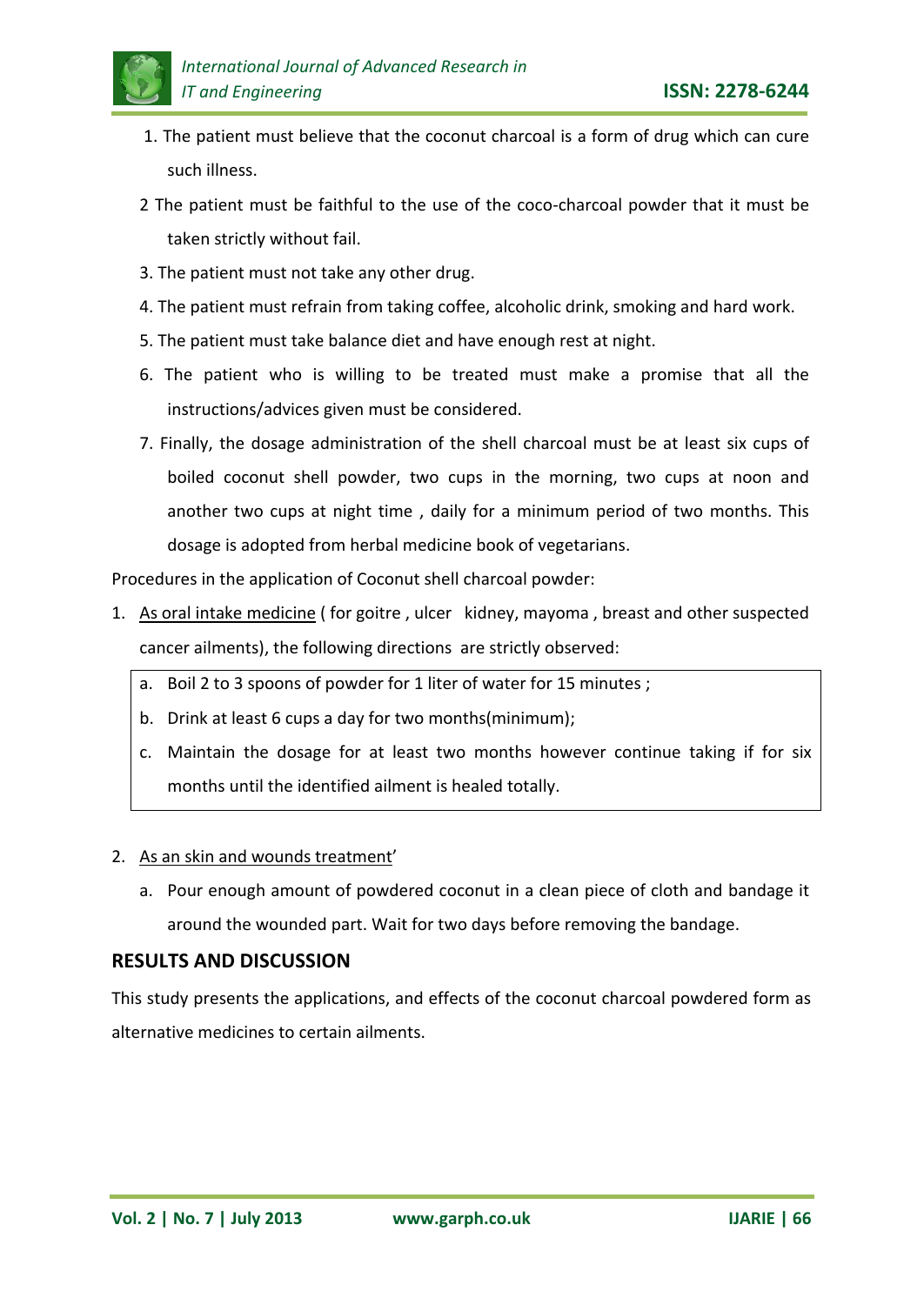

Table 1 presents the different cases treated with the use of the Coconut Shell Charcoal Powder.

| <b>Cases</b>       | Diseases/         | <b>Treatment</b> | Extent of effects/      |
|--------------------|-------------------|------------------|-------------------------|
|                    | diagnoses         | duration         | After treatment         |
| <b>First</b>       | Kidney , prostate | 6 months         | Infection totally       |
| trial              | cancer, Ulcer     |                  | Healed.                 |
|                    |                   |                  | Very effective          |
| Second             | Breast cyst       | 3 to 5 months    | The cyst totally        |
| trial              |                   |                  | Disappeared.            |
|                    |                   |                  | Very effective          |
|                    |                   |                  |                         |
| <b>Third trial</b> | Mayoma            | 4 to 6 months    | Healed.                 |
|                    |                   |                  | Very good and effective |

The first trial was applied to a patient who has been suffering much from kidney, prostate cancer and ulcer. This was done by boiling into water with a certain ratio of powdered coconut shell charcoal and is taken orally like a tea. The patient who used the coco-charcoal tea form took him 6 months treatment before he finally declared that he was totally healed. During the treatment period, the user did not use any other medicine than just the coco powder tea alone with the dosage of six regular- sized cup every day. The administration of this was done strict so that no other drugs are being taken. This patient consumed 5000 grams of powdered coconut shell charcoal powder.

The second trial was given to another patient with a breast cyst (suspected tumor). The patient was suffering from pain in her breast due to suspected tumor as told by her doctor. She first took 1000 grams of coconut charcoal powder as her only medicine for two months and got another one for another two months, with no other drugs. Unaware of the effect, after she took the coco-shell charcoal powder, she noticed that there was no more pain and the cyst disappeared. Another patient obtained the same treatment due to goiter inflammation, the patients' neck has a one inch size diameter like a ball. She took 2000 grams of coconut charcoal powder and forgot other drugs. It took her two to three months and unknowingly, her small sized goiter disappeared.

The third trial was administered to a patient with mayoma (ovarian disease) as diagnosed by her doctor. She also consumed 1000 grams of coco-charcoal tea for two months without any other drug. After which she unknowingly observed that her profuse bleeding stops.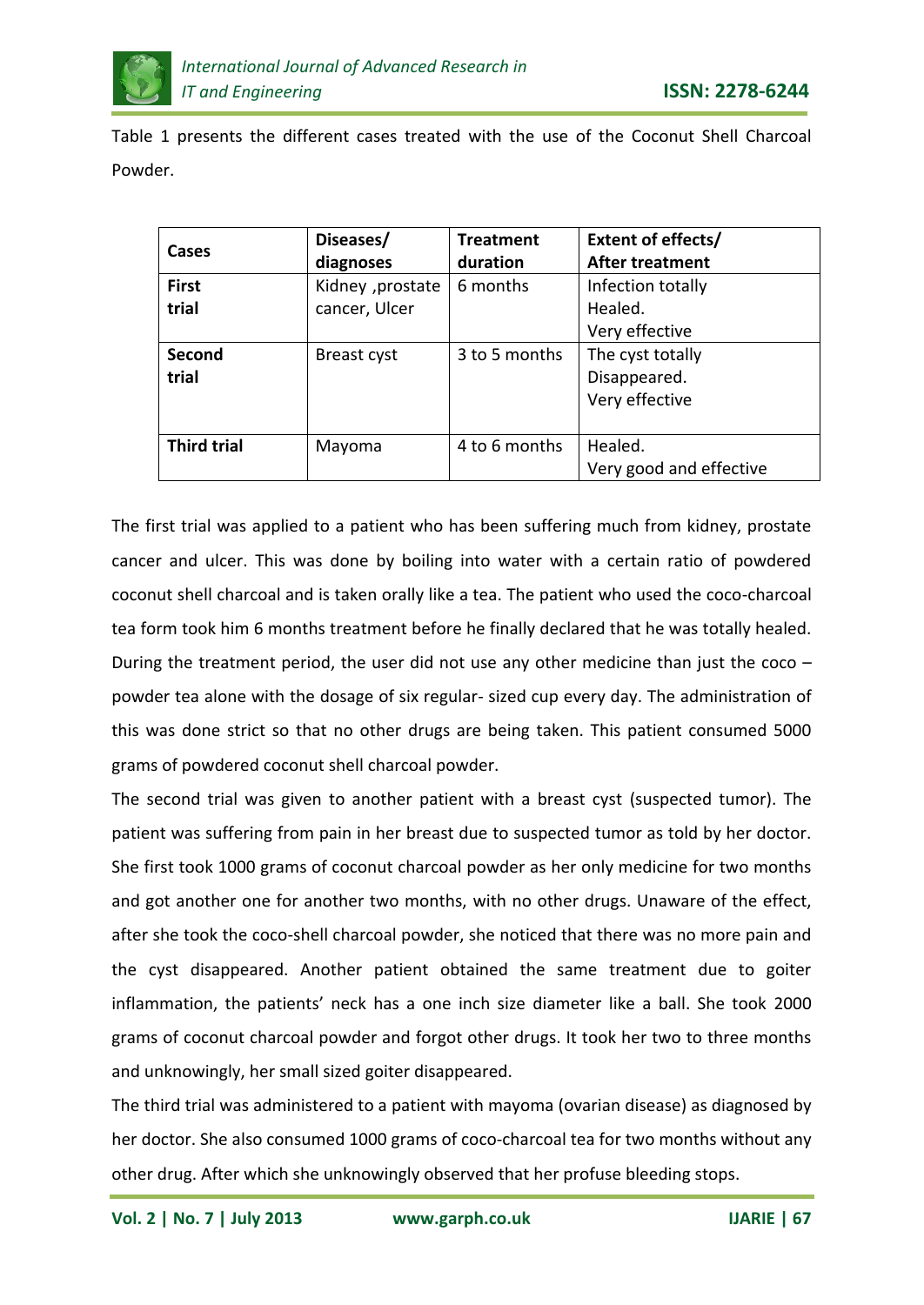

Summary of the detailed testimonies of the different cases who were treated:

Trial 1- The coconut charcoal is very effective as my medicine in treating my severe kidney trouble, prostate cancer and ulcer. It took me six months taking the powder coconut charcoal shell before I noticed that my illnesses were already healed. During my period of medication I stop all the prescribed medicines. Now,at least , I stop being hospitalized for several times and I am now strong and can go back to farm to work. With my experienced, I now claimed that coconut charcoal powder drink as medicine is very effective. "Magayam Ambago of Casigayan, Tabuk,Kalinga."

Trial 2- I suffered pain in my breast and I am about to subject for operation that time. But I met a great news about the coconut charcoal powdered form through my friend that the coconut charcoal powdered form is medicinal to such ailments , I was convinced that time to avail and she sent me one big bottle and I really used it as a my coffee for three months for my suspected breast cancer . After having used the powder, I am surprised the cyst in my breast totally disappeared. Now, I am telling that this product is very much effective to cure such illness like mine." Mrs. Marilyn Reynon of Laoag City, 2008 to 2009.

Trial 3- I have been a patient due to profuse menstruation and I was diagnosed with mayoma. But when I learned about the medicinal values of the coconut shell charcoal powder I tried to use religiously and I took this two to six months. Now, I noticed that my irregular menstruation is back to normal and well recovered from illness. "This is a very good and effective medicine as I have experienced it." By Salome, 2010.

Results of the interviews revealed the following responses:

- 1. By taking the tea form of the coconut shell charcoal powder, my high pressure went down to normal state. I am maintaining this as my coffee once a day and I stop smoking and drinking too much liquor. This has also disciplined me from my vices. Today, I can say that this is really effective if we take it faithfully and regularly with self discipline.
- 2. When I was bitten by a dog, just after two hours, I also used the Coconut Charcoal to cure the wound and to treat the rabbis . I really noticed that it is effective because I didn't suffer any sign of rabbi's infection. I even consulted the "agtantandoc"- rabbis extractor with detector, he said there is no sign of rabbis.